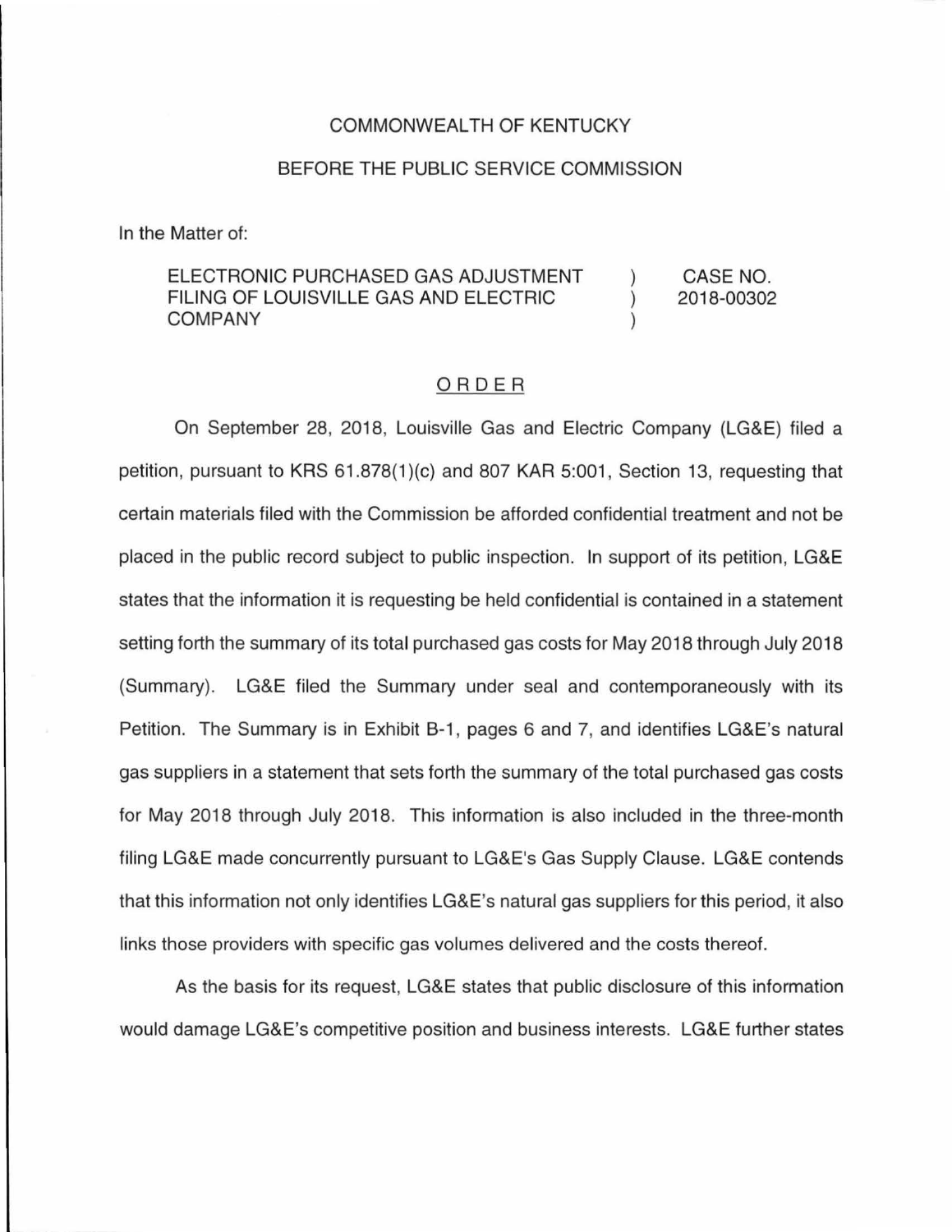that disclosure of this sensitive commercial information would injure LG&E's ability to negotiate future gas supply contracts at advantageous prices and minimize the price of natural gas to its customers, and would unfairly advantage LG&E's competitors for both gas supplies and retail gas load.

LG&E further alleges that disclosure of the suppliers' identities will damage LG&E's competitive position and business interests by allowing LG&E's competitors to know the unit price and overall cost of the gas LG&E is purchasing from each supplier. LG&E asserts that this information can alert LG&E's competitors to the identity of LG&E's lowcost suppliers, and if those supply agreements are more favorable than theirs are, they can then attempt to outbid LG&E for those suppliers. This would raise prices to LG&E, which LG&E contends would hurt its competitive position and harm its ratepayers. It claims that this information will provide competitors of LG&E's suppliers with information, which will enable future gas bidding to be manipulated to the competitors' advantage and to the detriment of LG&E and its customers. LG&E argues that instead of giving its best price in a bid; a gas supply competitor with knowledge of the recent pricing practices of LG&E's other suppliers could adjust its bid so that it just beats other bidders' prices or other terms. LG&E asserts that it and its customers would then pay a higher price for gas than they would have otherwise. LG&E requests that this information remain confidential indefinitely.

Having carefully considered the petition and the materials at issue, the Commission finds that:

1 . The materials for which LG&E seeks confidential treatment are records that are generally recognized as confidential or proprietary, and, if openly disclosed, would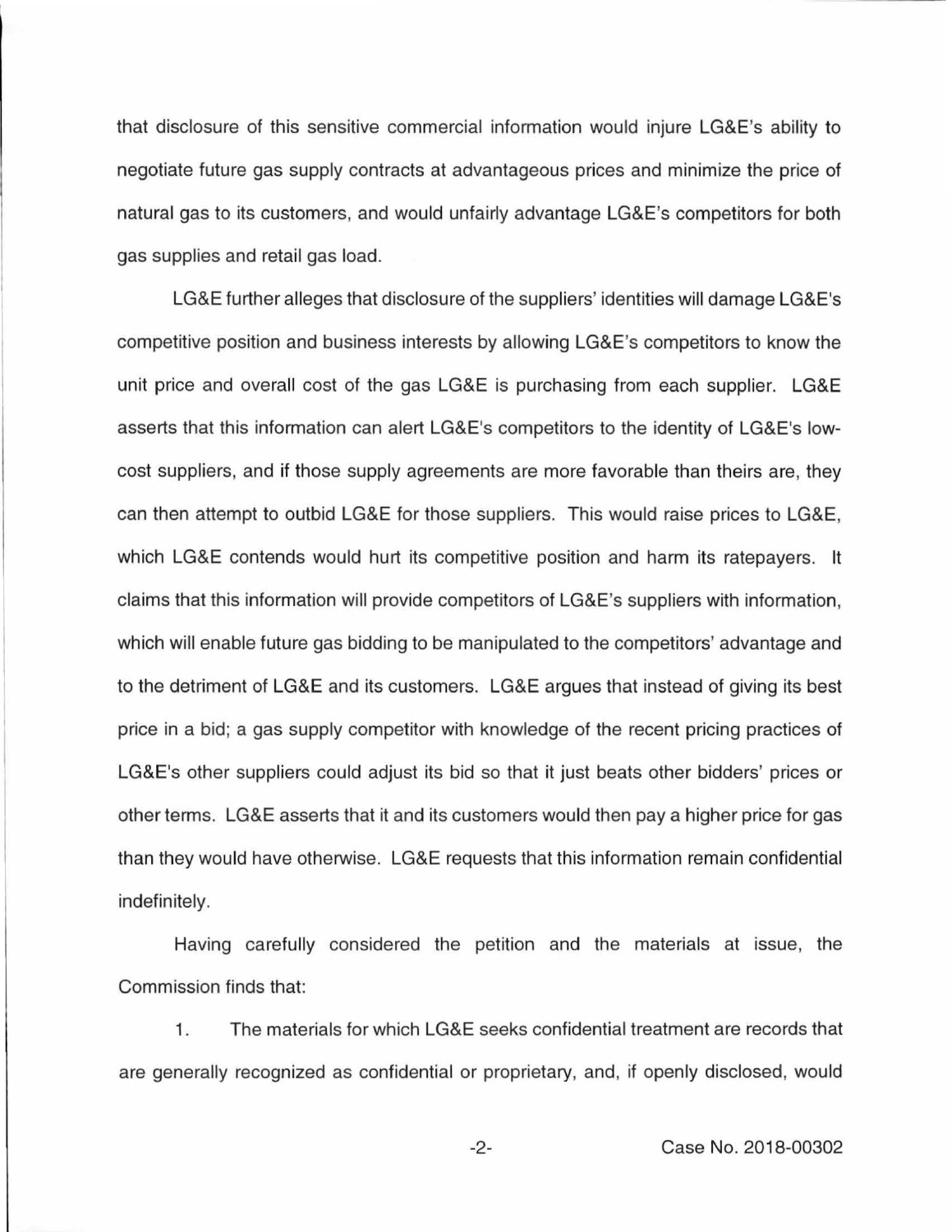permit an unfair commercial advantage to competitors. The records, therefore, meet the criteria for confidential treatment and are exempted from public disclosure pursuant to KRS 61.878(1)(c)(1) and 807 KAR 5:001, Section 13.

2. The materials for which LG&E seeks confidential treatment should not be placed in the public record or made available for public inspection until further Orders of this Commission.

IT IS THEREFORE ORDERED that:

1. LG&E's motion for confidential protection is granted under the exemption of  $KRS 61.878(1)(c)(1)$ .

2. The materials for which LG&E seeks confidential treatment shall not be placed in the public record or made available for public inspection until further Orders of this Commission.

3. Use of the materials in question in any proceeding shall comply with 807 KAR 5:001, Section 13(9).

4. LG&E shall inform the Commission if the materials in question become publicly available or no longer qualify for confidential treatment.

5. If a non-party to this proceeding requests to inspect materials granted confidential treatment by this Order, LG&E shall have 30 days from receipt of written notice of the request to demonstrate that the materials still fall within the exclusions from disclosure requirements established in KRS 61.878. If LG&E is unable to make such demonstration, the requested materials shall be made available for inspection.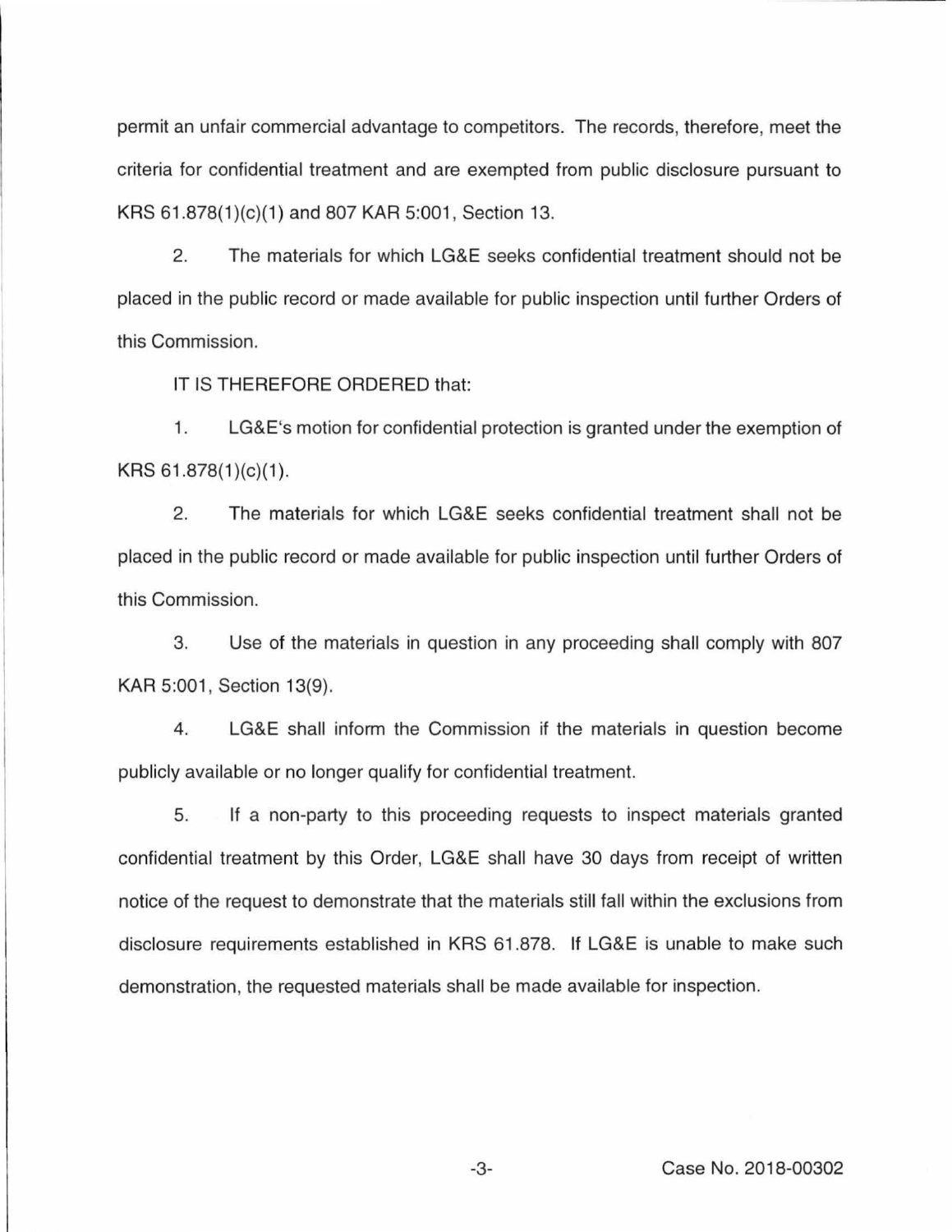6. The Commission shall not make the requested materials available for inspection for 20 days following an Order finding that the materials no longer qualify for confidential treatment in order to allow LG&E to seek a remedy afforded by law.

# [REMAINDER OF PAGE INTENTIONALLY LEFT BLANK]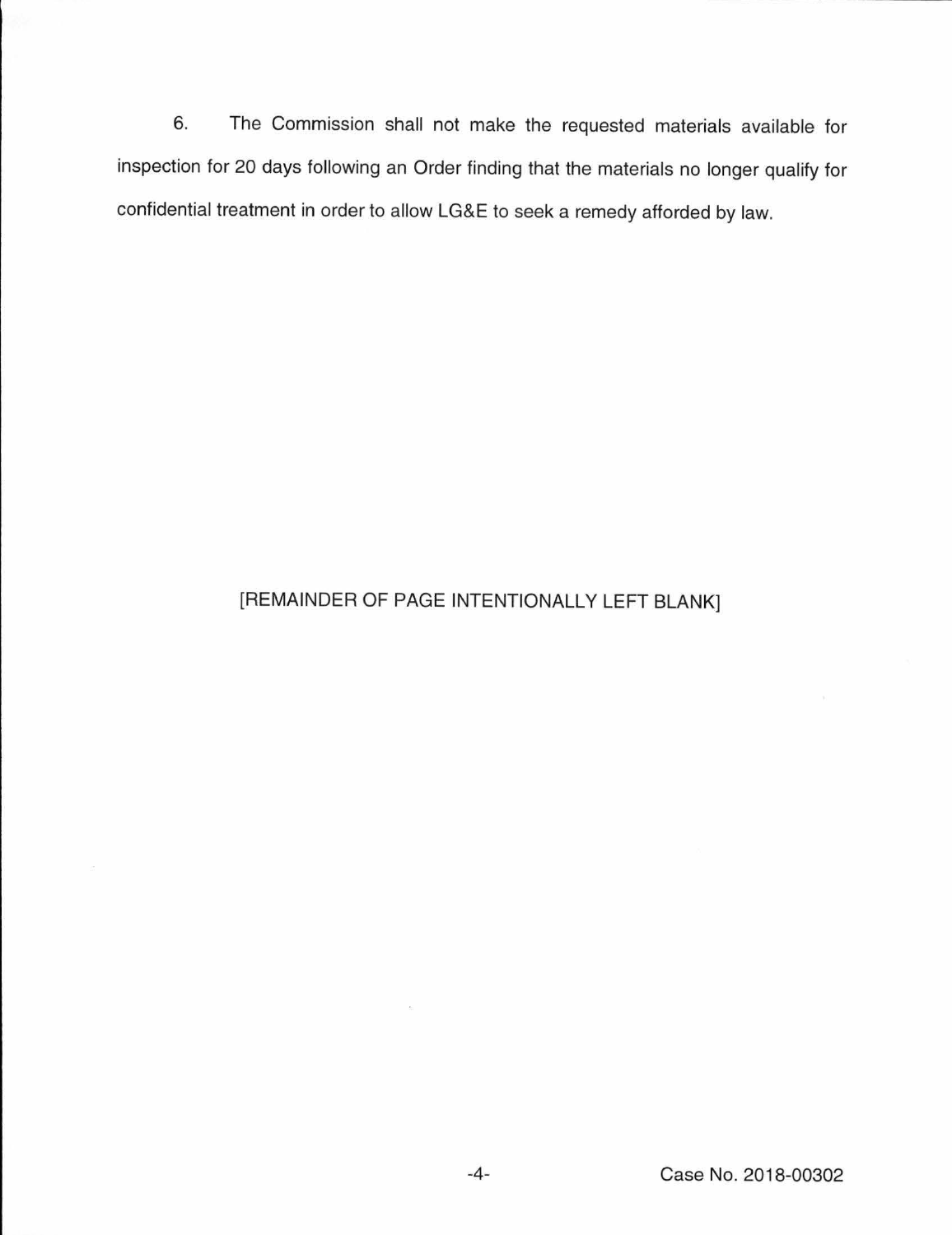By the Commission



**ATTEST: COREXPERIENCE** イー

Case No. 2018-00302